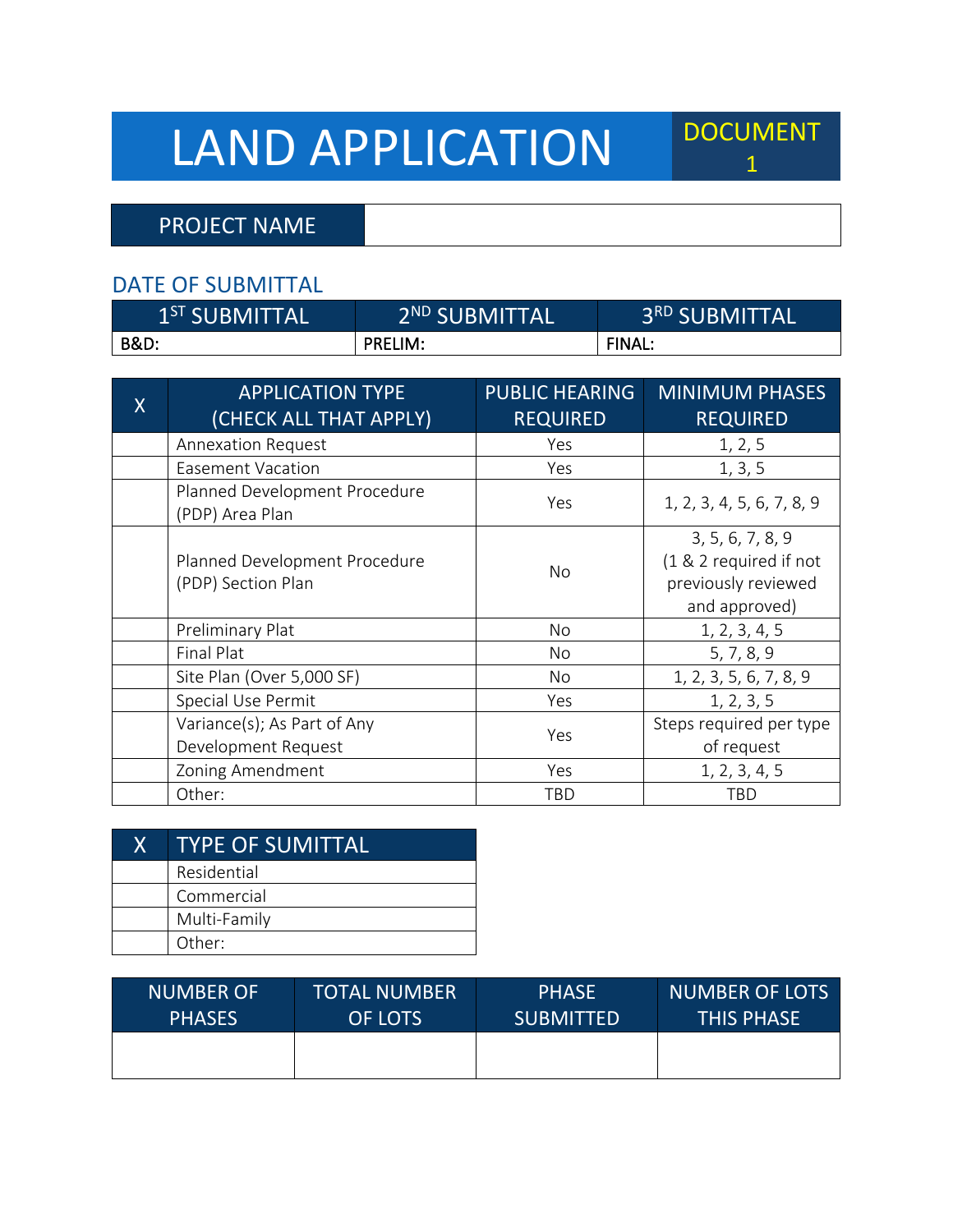|                           | <b>PROJECT INFORMATION</b> |    |    |    |  |
|---------------------------|----------------------------|----|----|----|--|
| Property Address          |                            |    |    |    |  |
| Section/Township Range    |                            |    |    |    |  |
| Parcel Size (Acres)       |                            |    |    |    |  |
| <b>Current Zoning</b>     |                            |    |    |    |  |
| Proposed Zoning           |                            |    |    |    |  |
| Surrounding Zoning        | N:                         | S: | F: | W: |  |
| Comprehensive Plan Zoning |                            |    |    |    |  |
| Lot Size (SF)             |                            |    |    |    |  |
| Number of Lots            |                            |    |    |    |  |
| Parcel ID Number(s)       |                            |    |    |    |  |
|                           |                            |    |    |    |  |

# COMMERCIAL/INDUSTRIAL

| <b>REQUIRED</b>                             | <b>INFORMATION</b> |
|---------------------------------------------|--------------------|
| Proposed Use                                |                    |
| SIC Code                                    |                    |
| Building Size (SF)                          |                    |
| Number of Employees per Shifts              |                    |
| Number of Shifts                            |                    |
| Hours of Operation                          |                    |
| Restaurant/Dining: Number of Interior Seats |                    |
| Restaurant/Dining: Number of Outdoor Seats  |                    |

#### PARKING

| <b>TYPE</b>    | <b>REQUIRED</b> | <b>SUBMITTED</b> |
|----------------|-----------------|------------------|
| Regular Stalls |                 |                  |
| <b>ADA</b>     |                 |                  |
| Bicycle        |                 |                  |

# TWO-FAMILY/MULTI-FAMILY

| <b>DESCRIPTION</b>                      | # |
|-----------------------------------------|---|
| Total Units                             |   |
| Average SF by Type                      |   |
| Non-Residential Land Use by Type of Use |   |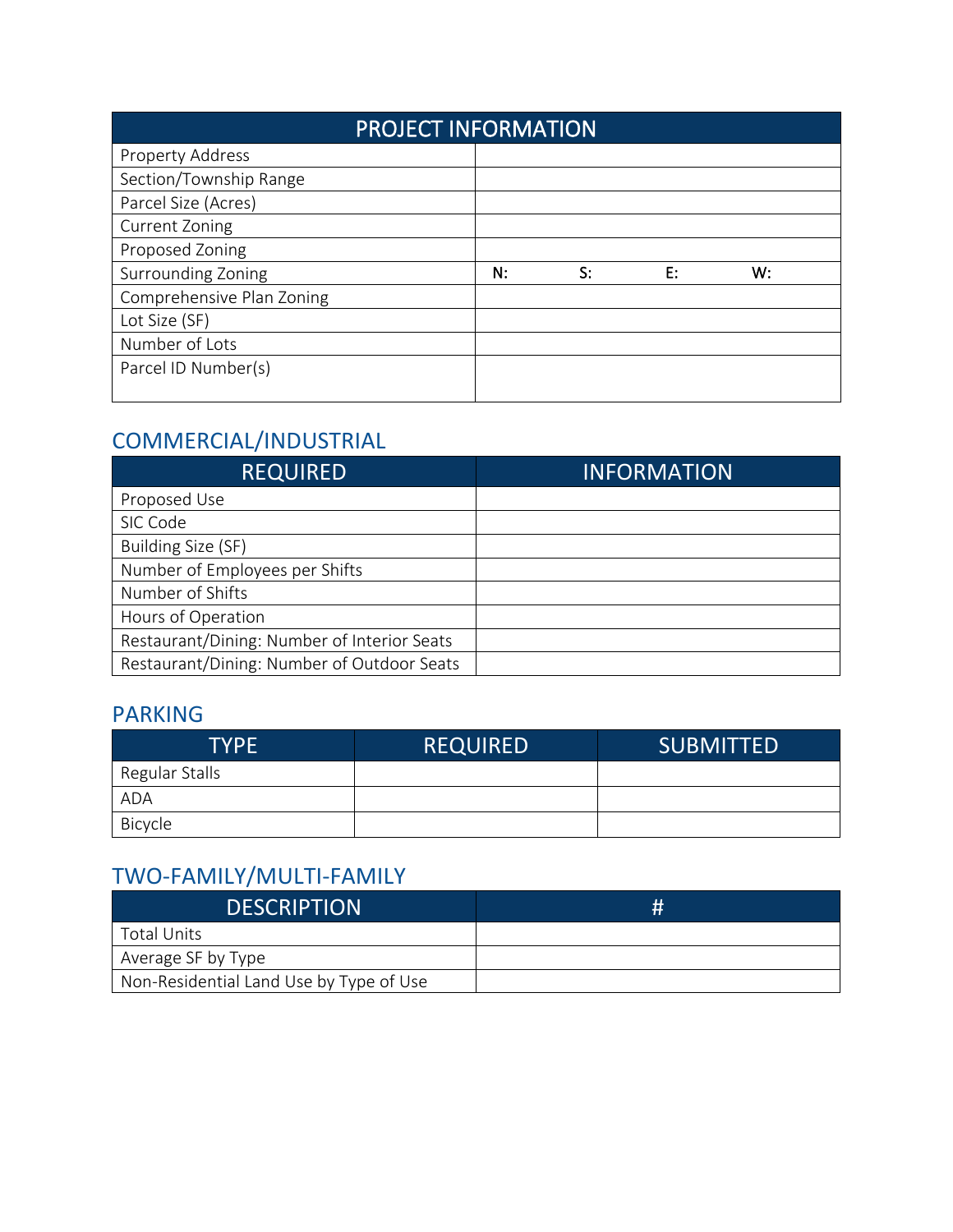## **VARIANCES**

Does this development comply with all Village ordinances?

If not, which Section of the Code is a variance being requested?

| <b>SECTION</b> | <b>VARIANCE</b> |
|----------------|-----------------|
|                |                 |
|                |                 |
|                |                 |
|                |                 |
|                |                 |

| <b>APPLICANT INFORMATION (RESPONSIBLE FOR ALL FEES)</b> |  |  |
|---------------------------------------------------------|--|--|
| Name                                                    |  |  |
| Name of Company                                         |  |  |
| Address                                                 |  |  |
| Telephone                                               |  |  |
| Email                                                   |  |  |
| Relationship to Owner                                   |  |  |

| OWNER INFORMATION (APPLICANT) |  |  |
|-------------------------------|--|--|
| <b>Name</b>                   |  |  |
| Name of Company               |  |  |
| Address                       |  |  |
| Telephone                     |  |  |
| Email                         |  |  |

| PROJECT REPRESENTATIVE (AUTHORIZED) |  |  |
|-------------------------------------|--|--|
| <b>Name</b>                         |  |  |
| Name of Company                     |  |  |
| Address                             |  |  |
| Telephone                           |  |  |
| Email                               |  |  |

| <b>ENGINEER</b> |  |  |  |
|-----------------|--|--|--|
| Name            |  |  |  |
| Name of Company |  |  |  |
| Address         |  |  |  |
| Telephone       |  |  |  |
| Email           |  |  |  |